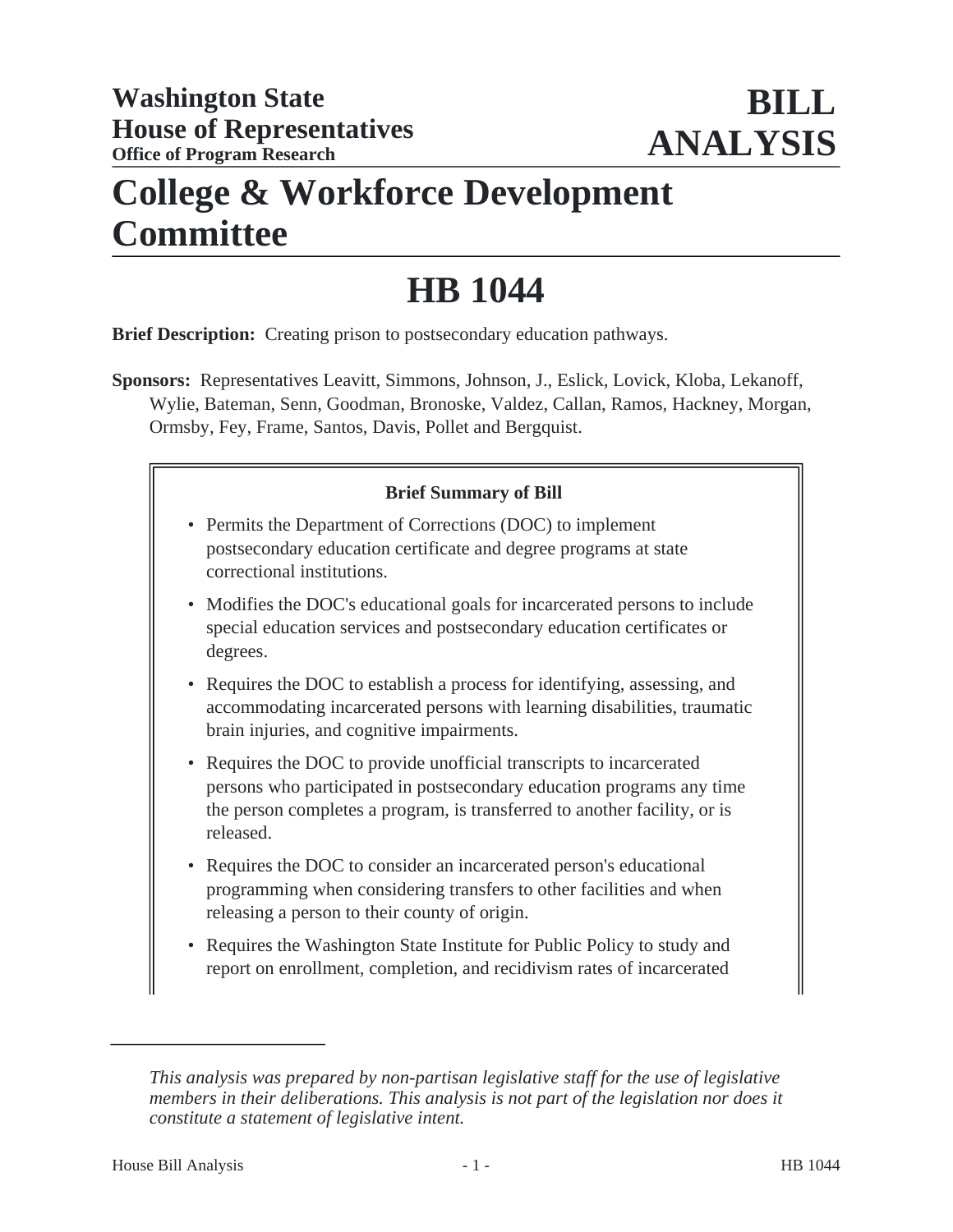persons in the postsecondary education system post release by October 1, 2023.

• Requires an annual report from the DOC and other state agencies that includes a variety of data and information on incarcerated persons and postsecondary education.

#### **Hearing Date:** 1/20/21

**Staff:** Megan Mulvihill (786-7304).

#### **Background:**

#### Individual Reentry Plans.

The Department of Corrections (DOC) is required to develop individual reentry plans for each incarcerated person under its jurisdiction except for those persons sentenced to life without the possibility of release, sentenced to death, and those subject to deportation. Individual reentry plans include: plans to maintain contact with family; a portfolio of the person's educational achievements, previous employment and work experience, and any training received; and a plan to facilitate reentry into the community that addresses education, employment, substance abuse treatment, mental health treatment, family reunification, and other needs.

The Department of Corrections' Educational Goals for Incarcerated Persons.

The DOC is required to offer certain education and work programs to persons incarcerated at a state correctional institution based on available funding and with the following goals, prioritized in the order listed:

- 1. the achievement of basic skills by obtaining a high school diploma or the equivalent;
- 2. the achievement of vocational skills necessary for work programs and to qualify for work upon release;
- 3. participation in additional work and education programs necessary to comply with an individual reentry plan; and
- 4. participation in other appropriate vocational, work, or educational programs not necessary for compliance with an individual reentry plan, including associate degree programs.

If programming is provided for goals 1, 2, or 3, the DOC is responsible for the cost, including books, materials, and supplies. If programming is provided for goal 4, the incarcerated person is required to pay all or a portion of the cost, including books, fees, and tuition based on a DOC formula that correlates to the incarcerated person's average monthly income, available savings, and a prorated percent of the per-credit fee. A third party may pay the DOC directly for all or a portion of the programming costs aligned with the fourth goal.

Associate Workforce Degree Programs at State Correctional Institutions.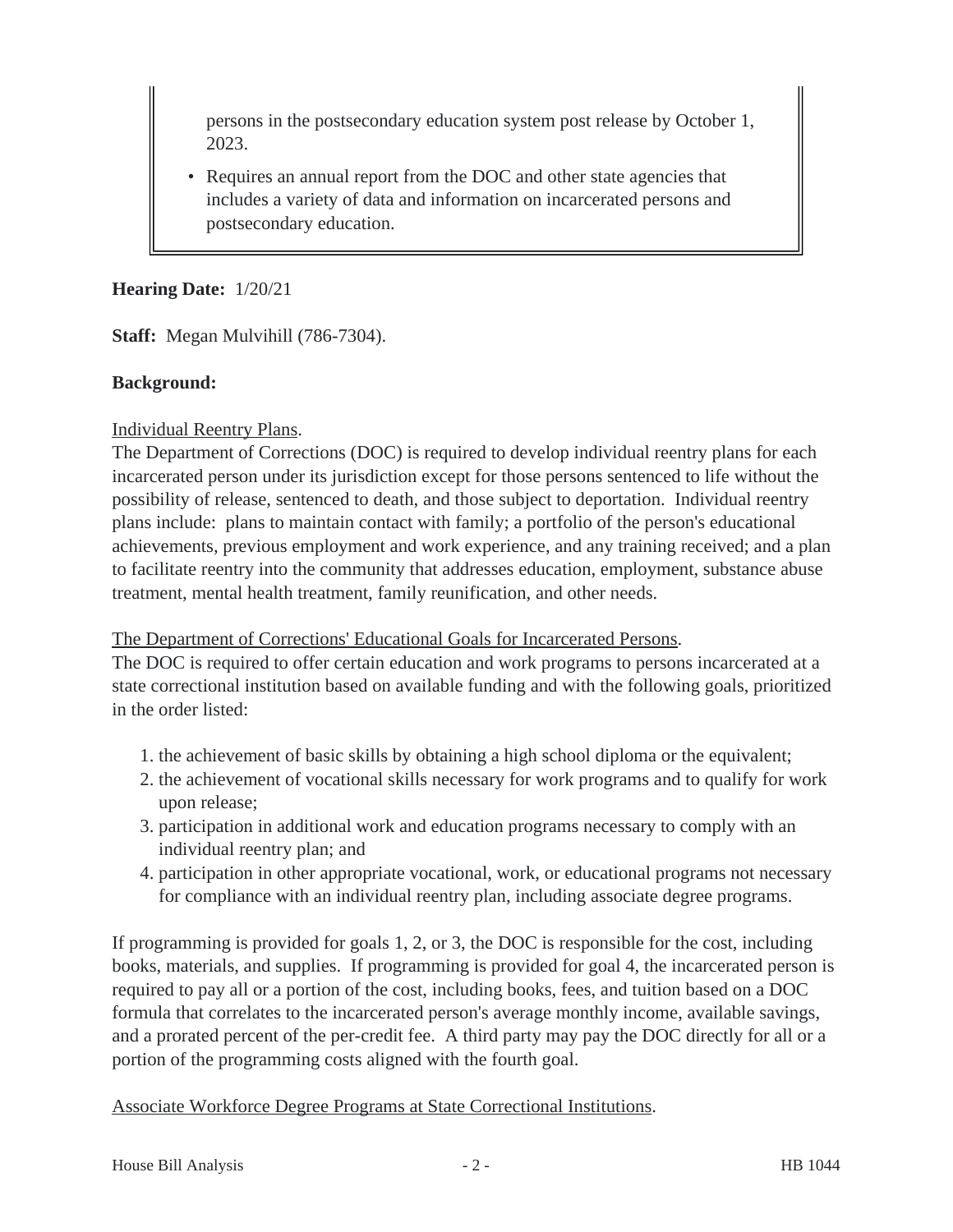In 2017 the DOC was authorized to implement associate workforce degree programs at state correctional institutions without specific funds being appropriated for that purpose. The associate workforce degree programs must be offered by an accredited community or technical college, college, or university designed to prepare incarcerated persons to enter the workforce. The DOC may select an incarcerated person to participate in a state-funded associate degree

program based on priority criteria, including consideration of the following:

- persons within five years or less of release should be prioritized;
- the person does not already possess a postsecondary education degree; and
- the person's individual reentry plan includes participation in an associate degree program that is: (1) offered at their state correctional institution; (2) approved by the DOC as an eligible and effective postsecondary education degree program; and (3) is limited to an associate workforce degree.

Incarcerated persons who wish to participate in a state-funded associate degree program, but do not meet the priority criteria, must pay for the program themselves. Incarcerated persons sentenced to life without the possibility of release, sentenced to death, or subject to deportation under federal law are not allowed to participate in a state-funded associate degree program.

### County of Origin Discharge Considerations.

The DOC must determine which county is the appropriate residence for a person released to community custody. The DOC is prohibited from approving a residence that is not in the person's county of origin unless the DOC determines that returning to the county of origin would be inappropriate due to: any court-ordered condition of the person's sentence; victim safety concerns; negative influences on the person from within the community; or the location of family, other sponsoring persons, or organizations supporting the person.

### **Summary of Bill:**

The Department of Corrections' Educational Goals for Incarcerated Persons. The DOC's educational goals for incarcerated persons are modified as follows:

- 1. the achievement of basic skills by obtaining a high school diploma or the equivalent, including achievement by those persons eligible for special education services pursuant to federal or state law;
- 2. the achievement of vocational skills necessary for work programs and to qualify for work upon release;
- 3. participation in additional work and education programs necessary to comply with an individual reentry plan, including special education services and postsecondary education certificate or degree programs; and
- 4. participation in other appropriate vocational, work, or educational programs not necessary for compliance with an individual reentry plan, including postsecondary education certificate or degree programs.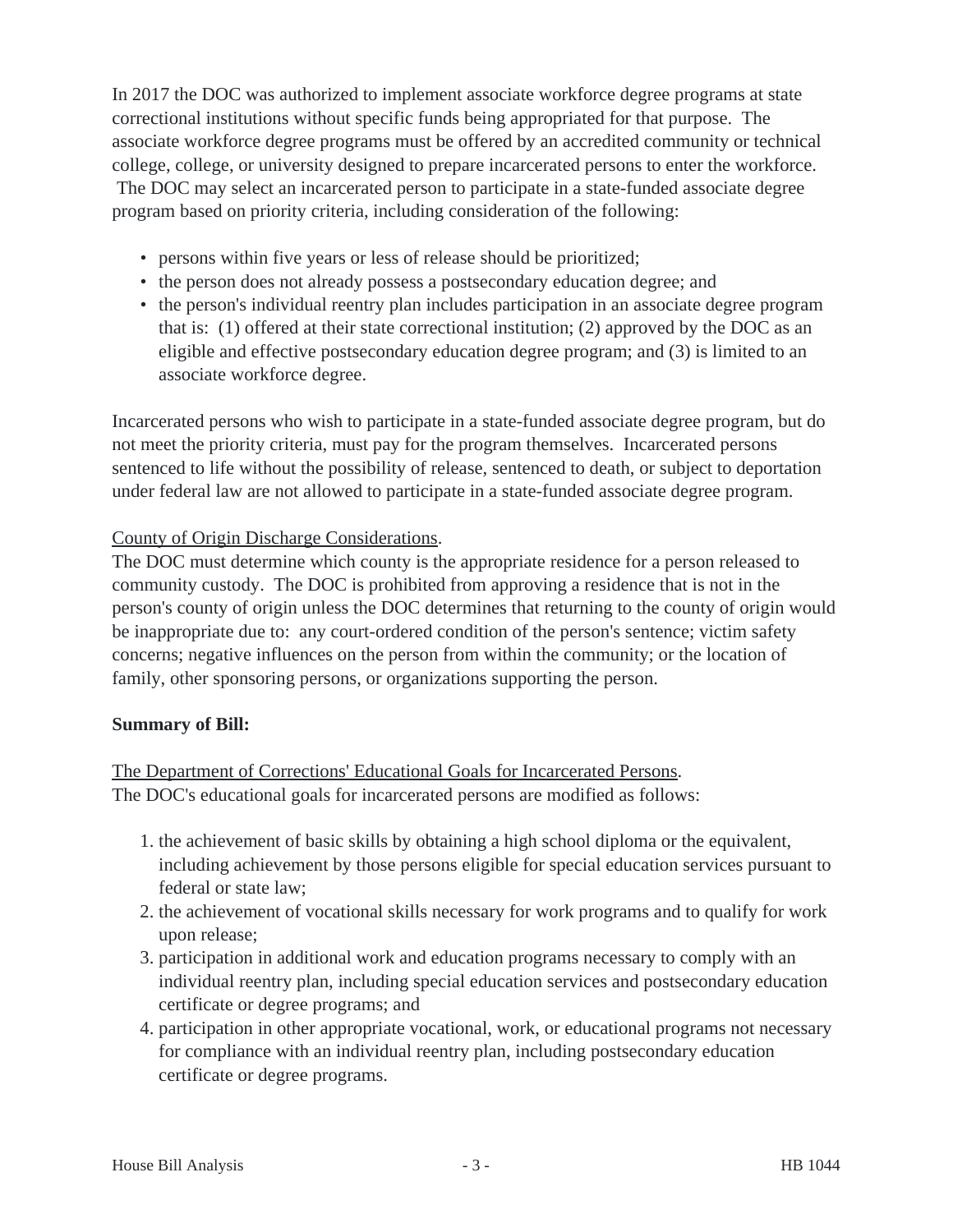The DOC must establish a process for identifying and assessing incarcerated persons with learning disabilities, traumatic brain injuries, and other cognitive impairments to determine whether they require accommodations in order to effectively participate in educational programming, including General Educational Development (GED) tests and postsecondary education. The DOC must establish a process to provide accommodations to these persons.

#### Postsecondary Education Programs at State Correctional Institutions.

The DOC's authority to implement associate workforce degree programs at state correctional institutions is expanded to postsecondary education certificate or degree programs, but is limited to no more than a bachelor's degree. In addition, priority consideration may be given to incarcerated persons within 10 years or less of release. Incarcerated persons sentenced to life without the possibility of release, sentenced to death, or subject to deportation may participate in a postsecondary education degree program if it is paid for by a third party. The DOC may assist incarcerated persons participating in state-funded postsecondary education with filing a Free Application for Federal Student Aid (FAFSA) or the Washington Application for State Financial Aid (WASFA).

The DOC is required to provide incarcerated individuals who participated in postsecondary education programs with a copy of their unofficial transcript any time the person completes a postsecondary education program, is transferred to a different facility, or is released. This copy must be provided at no cost to the individual.

#### Tuition Fees.

Standard tuition fees charged at public institutions of higher education do not apply to persons incarcerated under the DOC who participate in credit-eligible postsecondary education if the expenses are funded by non-tuition resources, such as grants, contracts, and donations.

### County of Origin Discharge Considerations.

Upon release, the DOC must consider an incarcerated person's return to their county of origin to be inappropriate if the person is enrolled in an educational program that cannot be completed in their county of origin, unless there are victim safety concerns.

### Transfers of Persons Incarcerated at Correctional Facilities.

When determining whether to transfer an incarcerated person to a different in-state facility, the DOC is required to consider whether the person is enrolled in a vocational or educational program, including programs operated by approved outside providers, which cannot be continued at the receiving facility.

### Washington State Institute for Public Policy Study.

The Washington State Institute for Public Policy (WSIPP) must study recidivism, enrollment, and completion rates of incarcerated persons in the postsecondary education system post-release. The DOC, the Washington Student Achievement Council (WSAC), and the State Board for Community and Technical Colleges (SBCTC) must provide the data necessary to complete the study. The study, which is due October 1, 2024, must include: